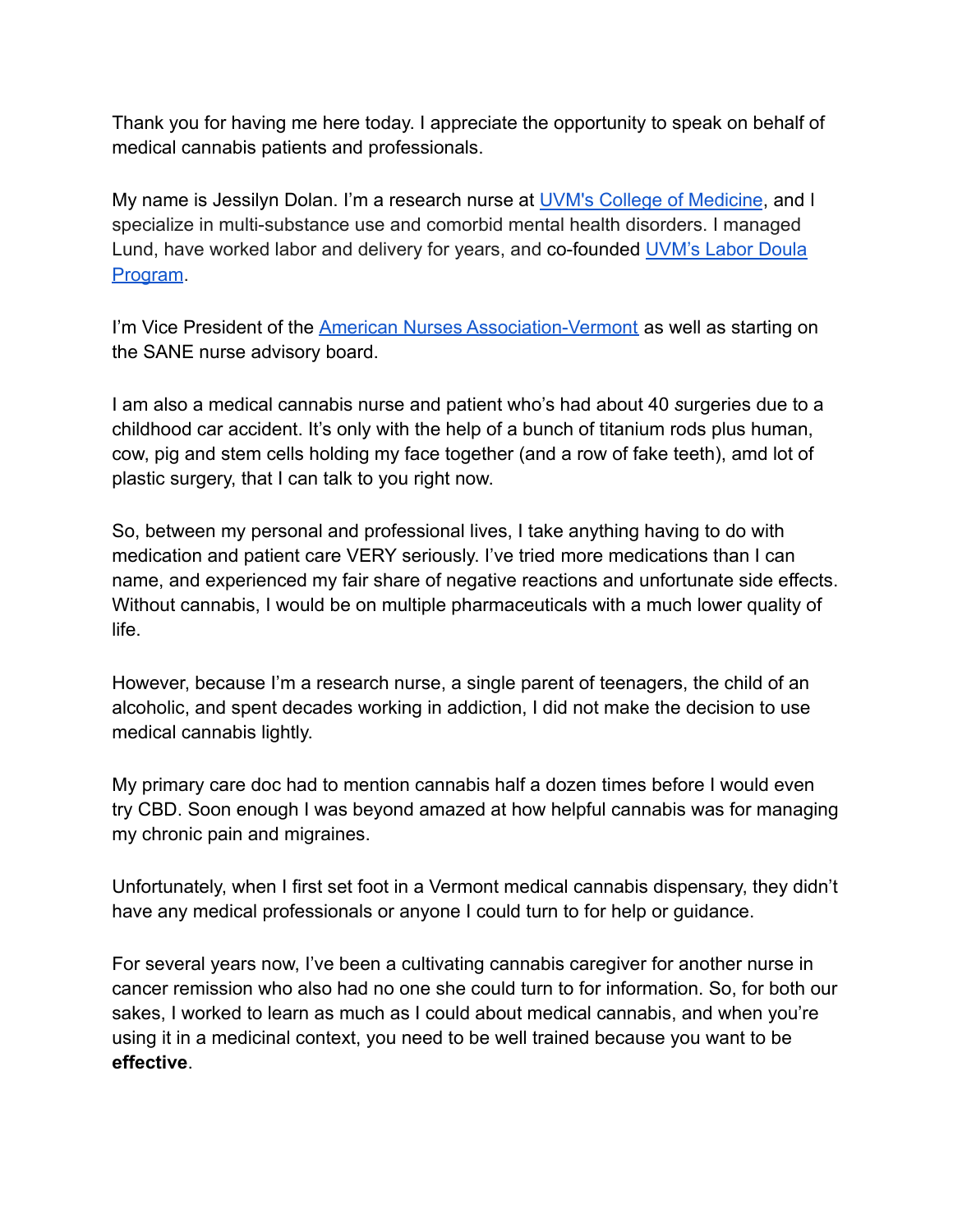You need to know which strains, how much, and what form will help achieve the best results.

Many medical professionals don't know much about cannabis, and can't help their patients.

I founded the [Vermont Cannabis Nurses Association](https://www.facebook.com/VTCNA/) to help educate medical professionals and patients alike and I now serve on the board of the [American Cannabis](https://www.cannabisnurses.org/) [Nurses Association.](https://www.cannabisnurses.org/)

Recognizing the urgent need for cannabis education, the American Nurse Association-Vermont and Vermont Cannabis Nurses Association recently started a virtual cannabis continuing ed curriculum for medical professionals to help close the knowledge gap.

But that will hardly be enough if we don't also have medical patients and medical professionals overseeing our **medical** cannabis program.

Just like we need utilities experts on the Public Service Board, we **must** have experienced, educated medical cannabis professionals and patients guiding the Cannabis Control Board.

At heart, this is a matter of consumer protection.

So, please, let's take patient well-being, education and consumer safety seriously, and re-allocate the 13th seat of the advisory board to a cannabis expert medical professional.

ANA-VT has shown the forethought and commitment to ensure we have a state full of cannabis-literate medical professionals. Placing ANA-VT or the VT Cannabis Nurses Association choose the 13th seat would ensure patient advocacy, professional advice, and vital cannabis education for the Cannabis Control Board.

While the Vermont Cannabis Trades Association does have an interest in medical cannabis, it's a **business** interest. Their job is to advocate for the financial wellbeing of the dispensaries - for-profit businesses which make their money off the medical cannabis patients they serve. It's an inappropriate conflict of interest for them to serve as the voice of patients or experienced medical professionals.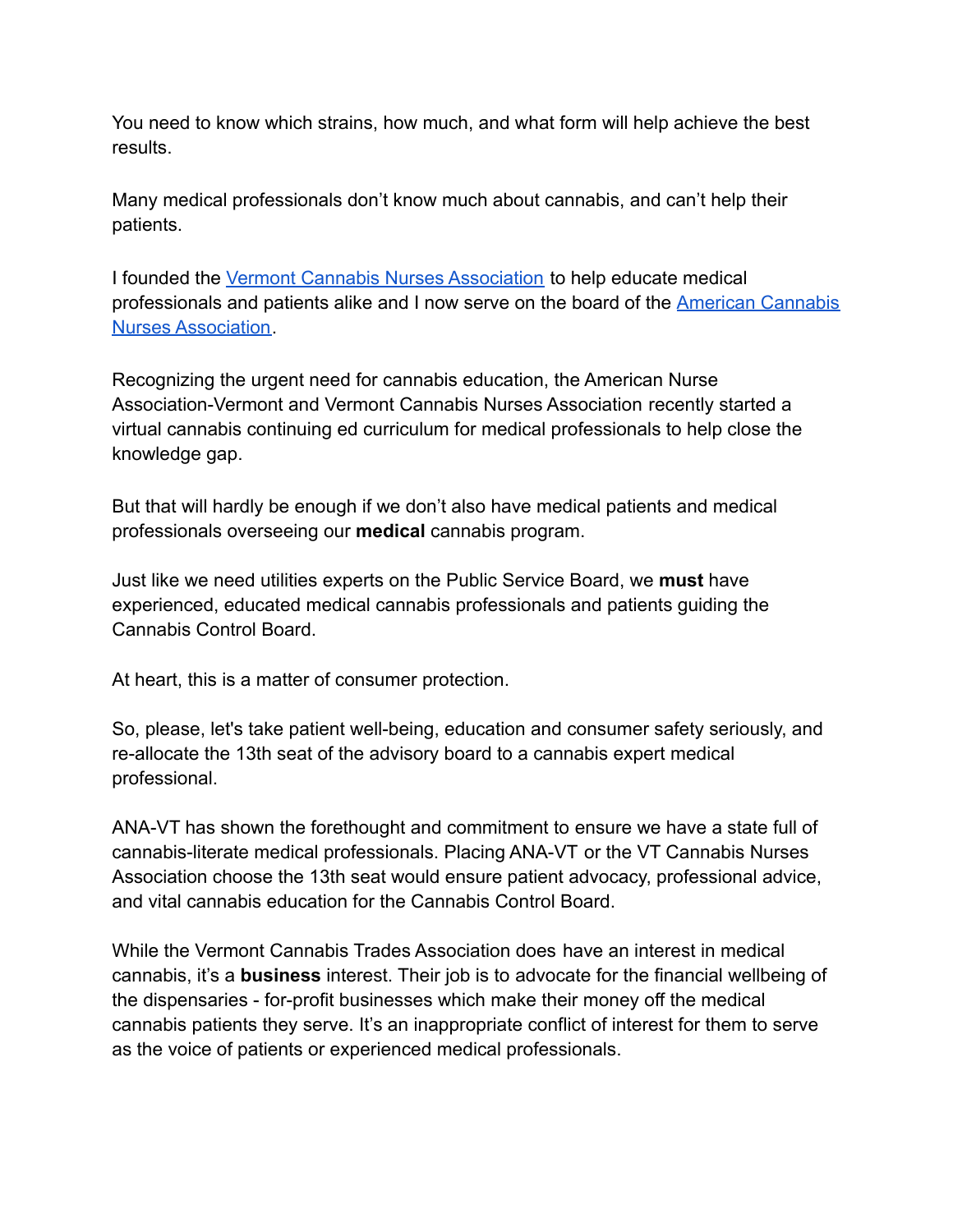I suggest keeping and expanding the Committee On Symptom Relief as a subcommittee, which will give the dispensary patient's a voice.

Please remember, though, the Committee On Symptom Relief is not the voice of ALL medical cannabis patients. It's the voice of patients who can afford to use the medical dispensary system.

Medical cannabis is expensive. As a patient, nurse, and single mom, I couldn't afford it if I didn't grow it myself, and this is true for many other patients as well. So, we also need to hear from patients and caregivers who, for financial reasons, operate outside the dispensary system.

In other words, the cost of medical cannabis is an issue of both consumer protection and social justice, and cannot be ignored.

Speaking of justice, the Vermont Growers Association, Trace, NOFA, Rural Vermont, and the Vermont Racial Justice Alliance have been pushing hard for greater social equity in our cannabis program - including for felons - and I absolutely support and am grateful for those efforts.

For several years I've been attending all the symptom relief committee meetings to advocate for increasing the plant count for cultivating patients and increasing the patient count for caregivers.

As a cultivating patient and a caregiver I have to tell you, it's nerve-wracking to be the sole supplier and support system for both me and a nurse with cancer.

What if something happens to me and I can't grow? What if my 2 plants die or the strain I grow doesn't help? What if I get hit with mold or my plants don't yield enough to keep either one of us going until the next harvest? What if I burn the brownies or the butter trying to make edibles?

We need a higher plant count for cultivators and a higher patient count for caregivers. Maine allows **30** flowering plants for caregivers, plus their own personal 12 plants. NY caregivers can serve **five** patients, and in Massachusetts they're allowed up to **24** flowering plants. Vermont's 2 plant limit is extreme, fear-based, and puts an unfair burden on people who are already struggling to maintain their health and well being.